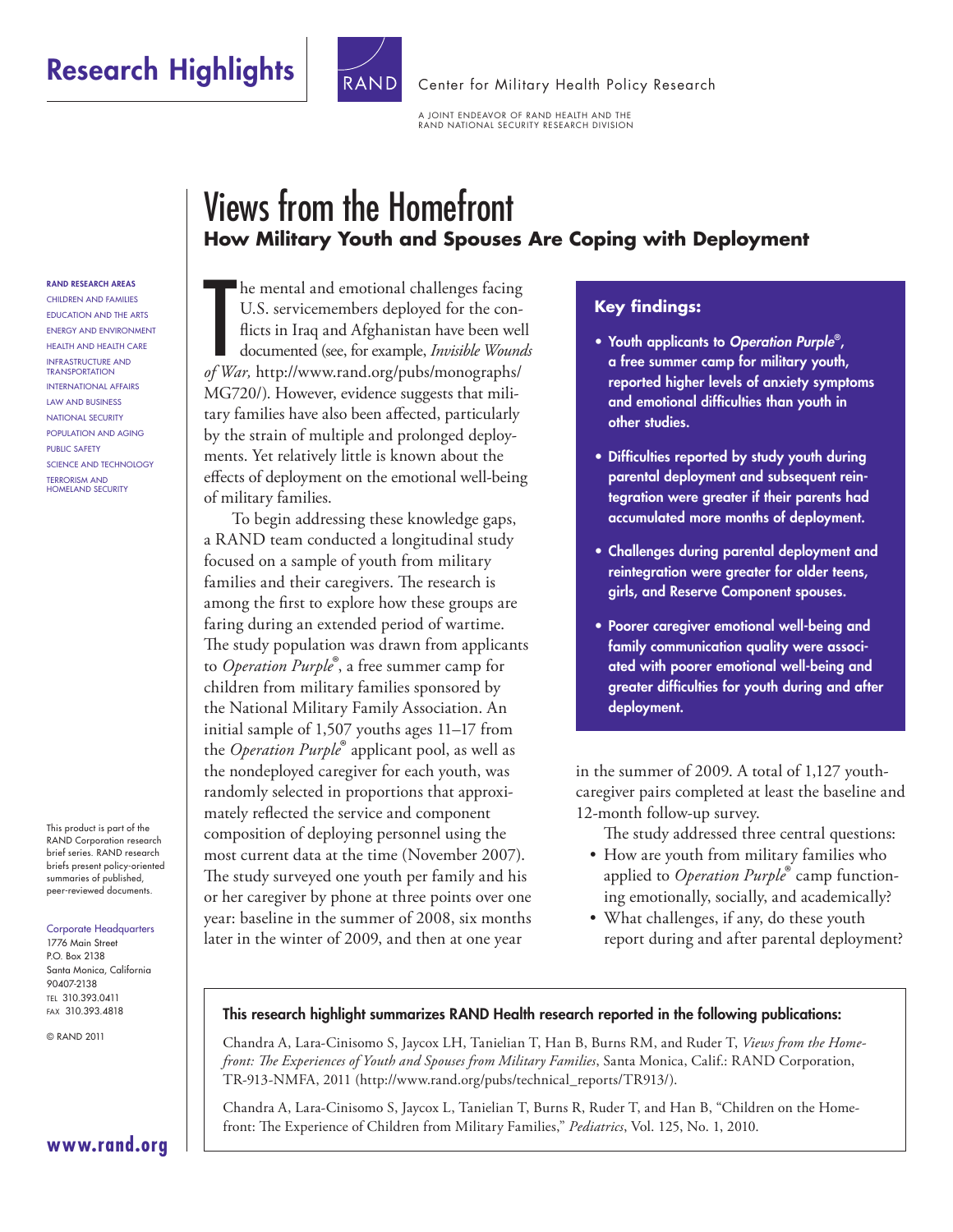• How are their nondeployed caregivers faring, particularly related to deployment?

The study also examined which subgroups reported more difficulties and identified factors associated with these difficulties.

## **Study Youth May Be Experiencing Higher Than Average Levels of Emotional Difficulties and Anxiety Symptoms**

The research examined youth functioning in five areas:

**Emotional difficulties.** Caregivers in the study were asked about their child's emotional health, such as the extent to which the youth was experiencing difficulties getting along with peers and family members or feeling sad. Caregiver reports indicated that 34 percent of youth in the study sample ages 11–14 were experiencing moderate to high levels of emotional and behavioral problems, compared with 19 percent in a national sample of all youth (Figure 1). For study youth across the entire 11–17 age range, about one-third of caregivers at baseline reported that their children were experiencing moderate to high levels of emotional difficulties. At the 6-month and 12-month interviews, youth difficulties were reported by caregivers at slightly lower levels but approximated one-third of the analytic sample.

**Anxiety symptoms.** Youth in the sample were asked a series of questions to assess current symptoms of anxiety. These questions focused on such issues as feeling frightened for no reason or having difficulty sleeping. Thirty percent of these youth reported elevated anxiety symptom levels that indicate

#### **Figure 1**

**Caregivers Reported a Higher Percentage of Study Youth with Emotional Difficulties in the Moderate to High Range Compared with Youth in a Population-Based National Sample**



the need for further evaluation, compared with 15 percent in other studies of youth. Across the study period, the percentage of those reporting elevated anxiety symptoms decreased but still remained close to one-third of the study sample.

**Peer and family functioning.** Caregivers and youth were also asked questions on peer functioning, such as how often youth had problems getting along with other kids, making friends, or getting teased; and on family functioning, such as how often youth experienced problems participating in family activities, keeping up with responsibilities, getting along with the family, and talking about feelings or personal problems with a parent. Caregiver reports of youth functioning in these areas were comparable to levels found in studies of other U.S. youth. Over the study year, peer functioning scores improved slightly; family functioning scores were unchanged.

**Academic engagement.** Youth were asked questions about academic engagement, such as whether they completed homework on time or came prepared for class. Overall, selfreported academic engagement among study youth was comparable to that found in studies of other U.S. youth. During the study period, youth self-reported academic engagement improved significantly between the 6- and 12-month surveys.

**Risk behaviors.** Study youth were asked about their engagement in risky or problem behaviors, such as getting into fights with peers, getting into trouble at school, or using alcohol or other substances. Overall, youth in the sample reported risk behaviors at rates comparable to those observed in other U.S. studies. Over the study year, there was no change in the levels of youth-reported risk behaviors.

## **Longer Cumulative Parental Deployment Translated into More Difficulties for Study Youth**

The research team also examined challenges for the study youth that were specifically related to parental deployment and reintegration.

**Deployment-related challenges.** As shown in Figure 2, youth in the sample reported that, during a deployment, the most difficult problems they experienced were dealing with life without the deployed parent (68 percent) and helping the nondeployed caregiver deal with life without the deployed parent (68 percent). Another widely cited concern was not having people in the community understand what deployment is like (45 percent). Over the study period, youth whose parents had experienced more cumulative months of deployment before the study period reported more difficulties than those with fewer months of pre–study period deployment, regardless of deployment experience *during* the study period.

**Reintegration challenges.** As shown in Figure 3, we also asked youth about challenges surrounding the deployed service member's return home. Youth cited two challenges most frequently: Fitting the returning parent back into the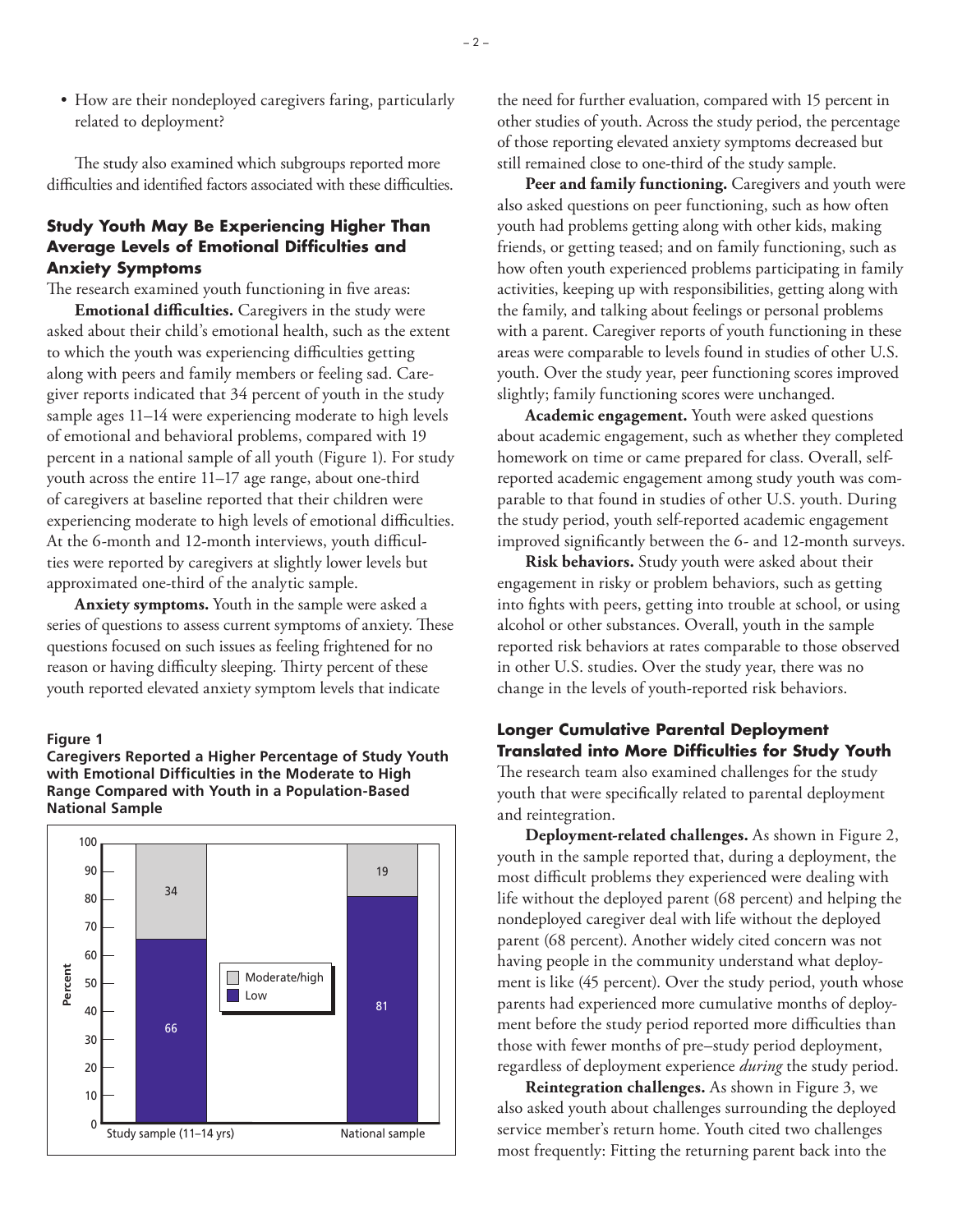

home routine (54 percent) and worrying about the next deployment (47 percent). Over the study period, there were no significant changes in reintegration issues, even among youth whose parent returned during that time.

We also identified subgroups of youth who were more likely to experience problems related to deployment or reintegration:

- Older youth (ages 15–17) in the study reported more school- and peer-related difficulties during deployment.
- Girls in the study reported more difficulties than boys did during reintegration.
- Children in the study whose caregivers had better selfreported emotional well-being coped more effectively with deployment, both during and after.
- In addition, two key factors—longer cumulative parental deployment (13 months or more since 2001) and poor caregiver emotional well-being—were linked to more difficulties in youth emotional and social functioning across the entire study period. This finding held true across services and components.

## **Caregivers' Emotional Well-Being Made a Difference**

Prior research has shown that nondeployed caregivers, like their children, may face significant challenges related to deployment. We assessed caregivers' emotional well-being and also asked about challenges specifically related to deployment, including issues related to household management, their relationship with the deployed spouse, and caregiver-child relations.

Overall, the self-reported emotional well-being of caregivers in our study was comparable to that reported in other studies of adults in the United States. Caregivers in the sample cited two challenges as the most difficult during

#### **Figure 3 Study Youth Also Reported Challenges During Reintegration**



deployment: dealing with life without the deployed parent (72 percent) and feeling overwhelmed by new responsibilities at home (57 percent). Caregivers cited fitting the returning parent back into the home routine (62 percent) as the most difficult challenge during reintegration.

- However, levels of self-reported difficulties for caregivers varied for different subgroups and certain factors were associated with more problems. Reserve component (National Guard and Reserve) caregivers reported poorer emotional well-being and more household challenges.
- Reserve component caregivers and all caregivers facing a current deployment reported a greater number of relationship issues with the deployed parent.
- Good-quality family communication—defined as a perception of empathy and understanding between parent and child—was associated with fewer household challenges, and these challenges decreased on average from wave to wave across the study period as communication quality within families improved.
- Caregivers of boys reported that parenting issues were a greater challenge than caregivers of girls did; caregivers experiencing a deployment during the study reported more challenges than those not experiencing a deployment.
- Caregiver emotional well-being was the factor most consistently related to child social, academic, and emotional outcomes. Also, poorer emotional well-being among caregivers was associated with more household management, partner relationship, and parenting challenges.
- When a parent returned from deployment, self-reported emotional difficulties for the nondeployed caregiver decreased. However, if the deployed parent was absent throughout the study period, difficulties did not decrease.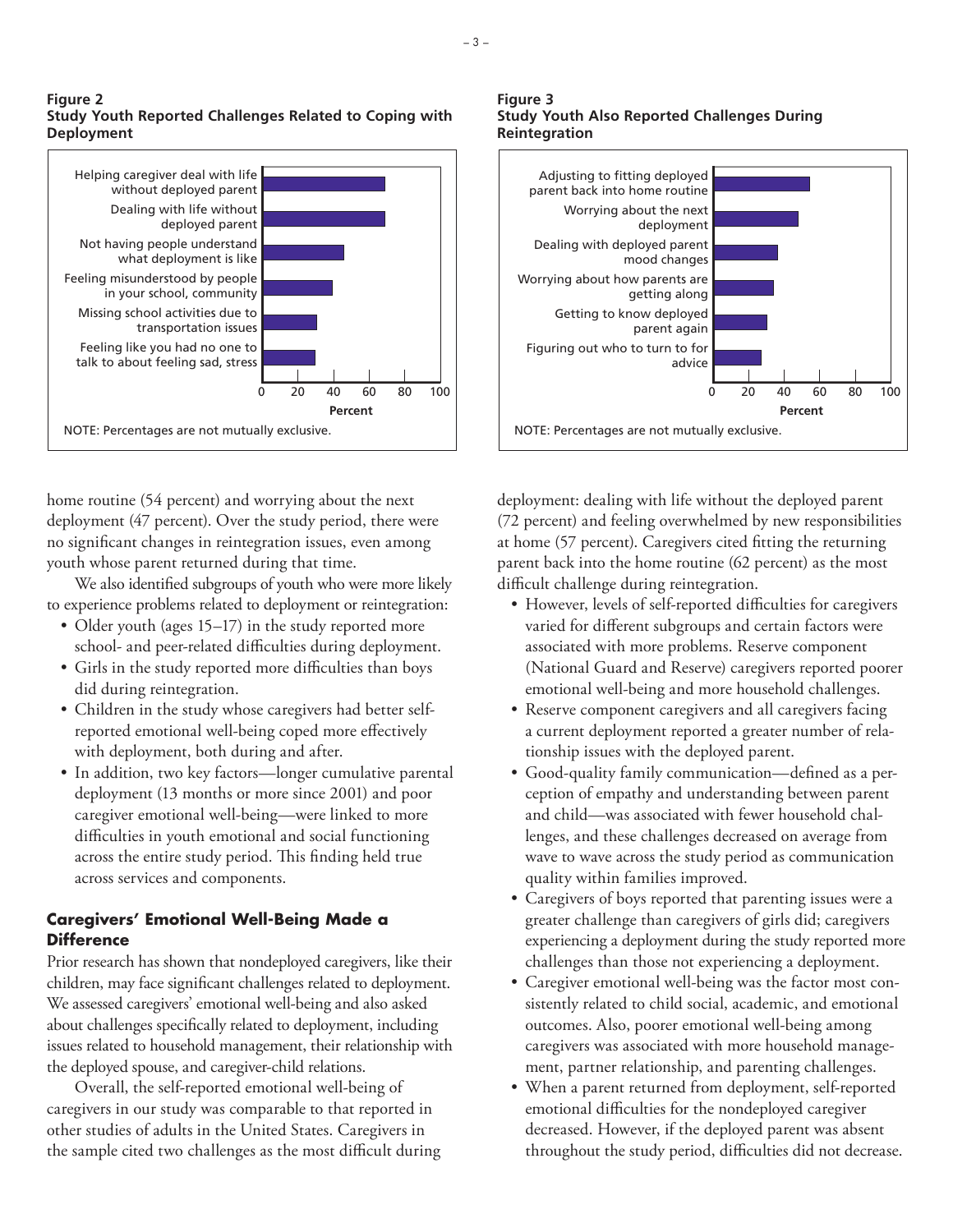## **Conclusions and Implications**

In sum, the results showed that youth camp applicants and their nondeployed caregivers reported challenges related to emotional functioning, household management, and relationships. Six subgroups of camp applicants, in particular, reported greater challenges: (1) those whose caregiver had poorer emotional well-being, (2) those whose deployed parent had more cumulative months of deployment, (3) older teens in dealing with parental deployment, (4) girls in dealing with reintegration, (5) those caregivers and children with poorer communication quality, and (6) caregivers from the Reserve component.

These findings represent an important step in understanding the relationship between parental deployment and military youth and family well-being. The results also have implications for how support programs for military families might be targeted to align more specifically with subgroups that would benefit the most.

**Consider screening for family emotional problems.**  Our findings related to the well-being of youth and nondeployed caregivers suggests that some type of ongoing assessment of family member health and well-being before and after a deployment may be warranted. In this manner, those at greatest risk for having a problem could be identified and referred to appropriate treatment or support programs. While this screening cannot be made mandatory, it could be built into routine visits and service provision opportunities.

**Target support for families facing more cumulative months of parental deployment.** Some camp applicants appeared to be struggling with problems that did not diminish with time. As of this writing, military organizations do not have a systematic plan for screening and serving youth whose families are dealing with high cumulative months of deployment. Our findings also suggest that older youth (ages 15–17) and girls in particular may benefit from initiatives in this area.

**Implement support programs across the deployment cycle, including during the reintegration period.** Given the strong association between cumulative months of deployment and youth and caregiver difficulties among our sample, targeted initiatives for families experiencing many months of deployment may be needed.

**Focus programs on the quality of family communication.** Among the families in our sample, a higher quality of family communication was associated with greater child and caregiver well-being and better functioning both during and after deployment. Therefore, it may be important to consider integrating evidence-based strategies into programs to improve the quality of communication between caregivers and youth and between caregivers and deployed parents. Doing so may entail pre- and post-deployment interventions that address communication for the entire family and focus on improving perceived empathy for each family member's experience.

**Provide sufficient resources for caregiver support, particularly for National Guard and Reserve caregivers.**  Our study findings show that Guard and Reserve caregivers in the sample reported higher levels of difficulties. Given that it can be challenging for Guard and Reserve families to connect to services (because, for example, they may not live near a military installation or have a ready connection to military resources), Guard and Reserve families may need greater access to resources.

**Evaluate programs in light of existing research.**  Since the beginning of the conflicts in Iraq and Afghanistan, there has been a rapid proliferation of programs to support military families, yet few have been rigorously evaluated. A systematic evaluation of these programs is needed, including an assessment of how well program content aligns with families' needs.

The findings also have implications for further research. The results shed light on the challenges faced by a selfselected population of military youth and their nondeployed caregivers. Continuing to broaden and deepen an understanding of challenges facing military families by studying other samples of military youth will be critical for helping military organizations understand families' needs and respond appropriately. In addition, future studies would benefit from including matched civilian samples as benchmarks for understanding how the emotional well-being of military youth and caregivers compares with that in the general population. ■

This research was sponsored by the National Military Family Association, with funding from the Robertson Foundation and Sierra Club Foundation. The National Military Family Association fights for benefits and programs that strengthen and protect uniformed services families and reflect the nation's respect for their service.

Abstracts of all RAND Health publications and full text of many research documents can be found on the RAND Health website at [www.rand.org/health.](http://www.rand.org/health) This research highlight was written by David M. Adamson. The RAND Corporation is a nonprofit institution that helps improve policy and decisionmaking through research and analysis. RAND's publications do not necessarily reflect the opinions of its research clients and sponsors. RAND® is a registered trademark.